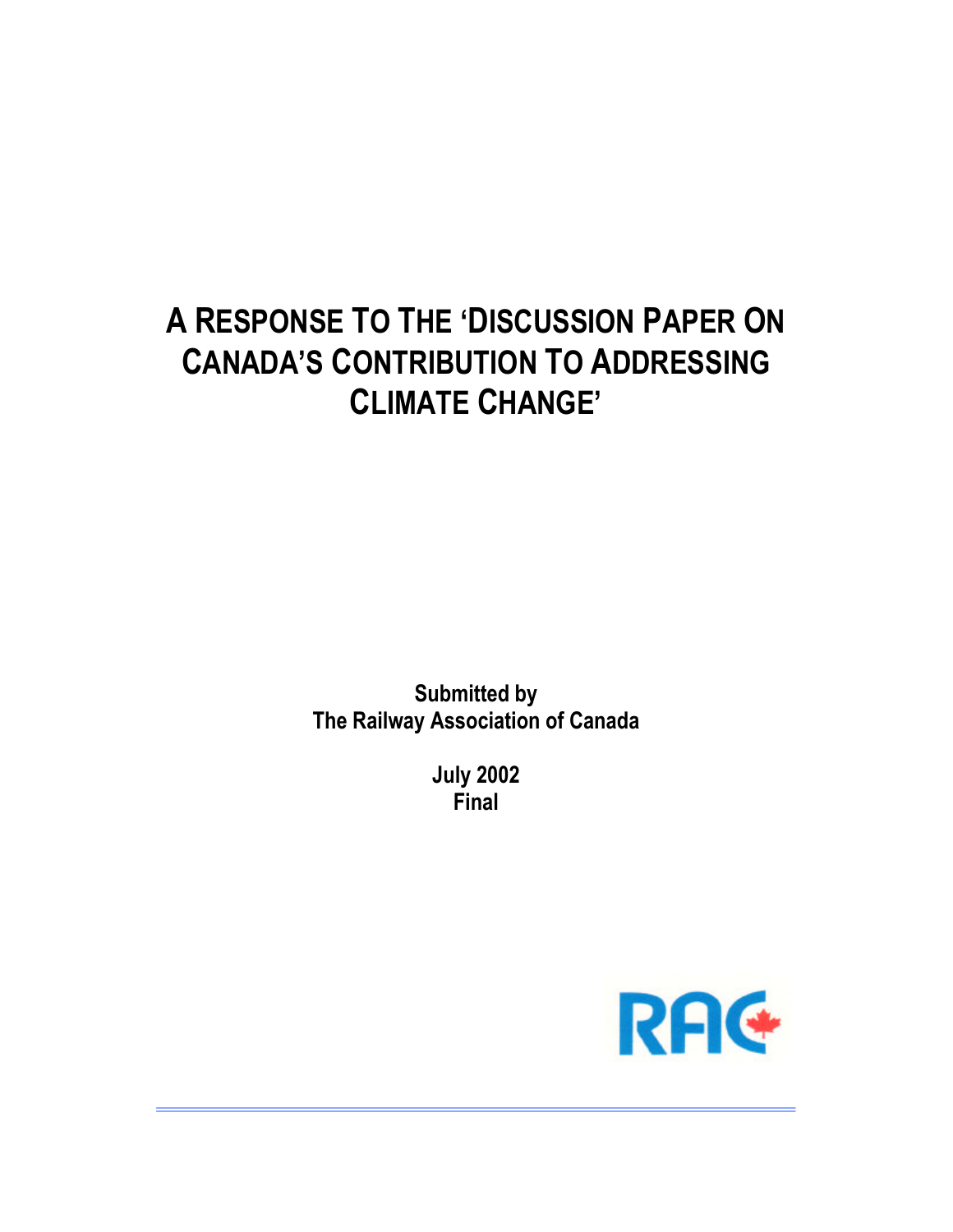# **TABLE OF CONTENTS**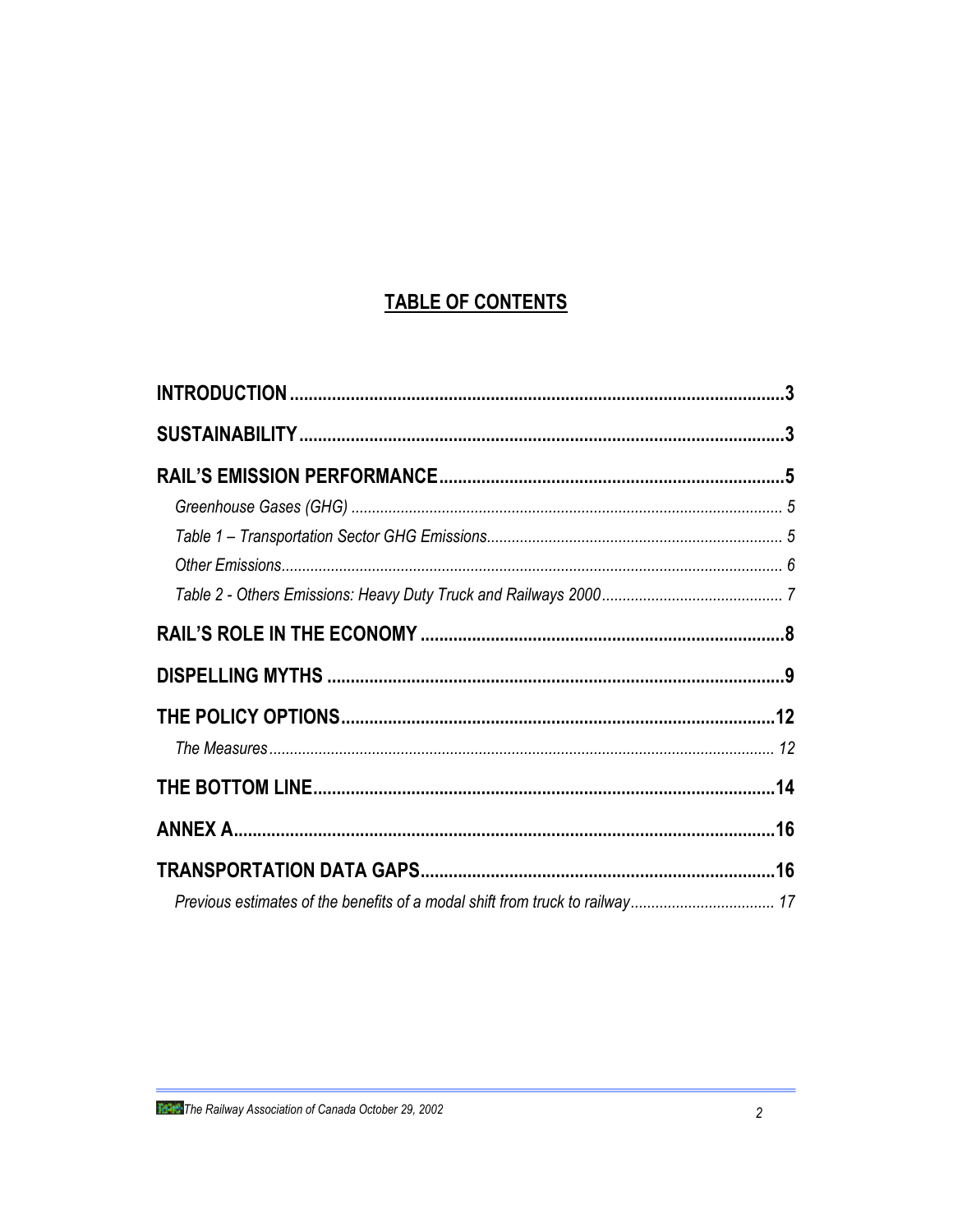# **INTRODUCTION**

The Railway Association of Canada has worked diligently to provide incisive and insightful policy and research work in the areas of climate change and sustainability. With the support of freight and passenger/commuter railways the RAC welcomes another opportunity to contribute to this discussion and is pleased to provide a response to the *Discussion Paper on Canada's Contribution to Addressing Climate Change.*

This submission clearly outlines that railways have a significant energy advantage over other land based modes of transportation. It also illustrates that railways are not only used by primary resource industries but carry a significant portion of goods critical to the modern day Canadian economy. It goes on to provide feedback on the measures proposed in the discussion paper and suggests that serious consideration be given to the question of optimal modal balance and the GHG reduction that could be garnered with a shift of traffic from truck to rail. The RAC would also like to take this opportunity to endorse the Canadian Urban Transit Association's submission.

The bottom line is that with a small number of targeted low cost measures and policy changes by government, rail, both freight and passenger would be able to fill a major piece of Canada's "Kyoto Gap".

# **SUSTAINABILITY**

Sustainable development is one of the greatest challenges facing the planet. Transportation sustainability represents an important challenge everywhere, but especially in industrialized countries such as Canada. The country continues to increase emissions of Greenhouse Gases (GHGs) and toxic pollutants, congestion (verging on gridlock at times in some cities), and land use conflicts.

The existing fragmentation of jurisdictions and conflicting policy goals are proving to be obstacles to reducing our consumption of energy, maintaining environmental quality, and making more efficient use of capital and human resources. A profound reassessment of social, economic and environmental values is urgently needed. Such a paradigm shift must bring about changes that transcend the performance of transportation providers by also influencing the factors that motivate decisions and preferences of shippers and travelers.

The need for fundamental change in travel and physical distribution patterns is most critical in large urban centres where the main bottlenecks occur. Change in major urban centres is a necessary condition for success. Certain border crossings (up to five in number) are also critical for road and rail movement of freight and people. Solving the problems on intercity links alone, while significant, will not have sufficient impact to make transportation sustainable in the long term.

The latest Environment Canada fact sheet (Number 3) confirms that this trend continues. To quote:

*"Between 1990 and 1999, this sector (transportation) contributed 33% of Canada's emissions growth of 91.4 Mt from 1990 to 1999. In 1990, transportation is estimated to have emitted 146.0 Mt; in 1999, this has risen 21% to 176.6 Mt.*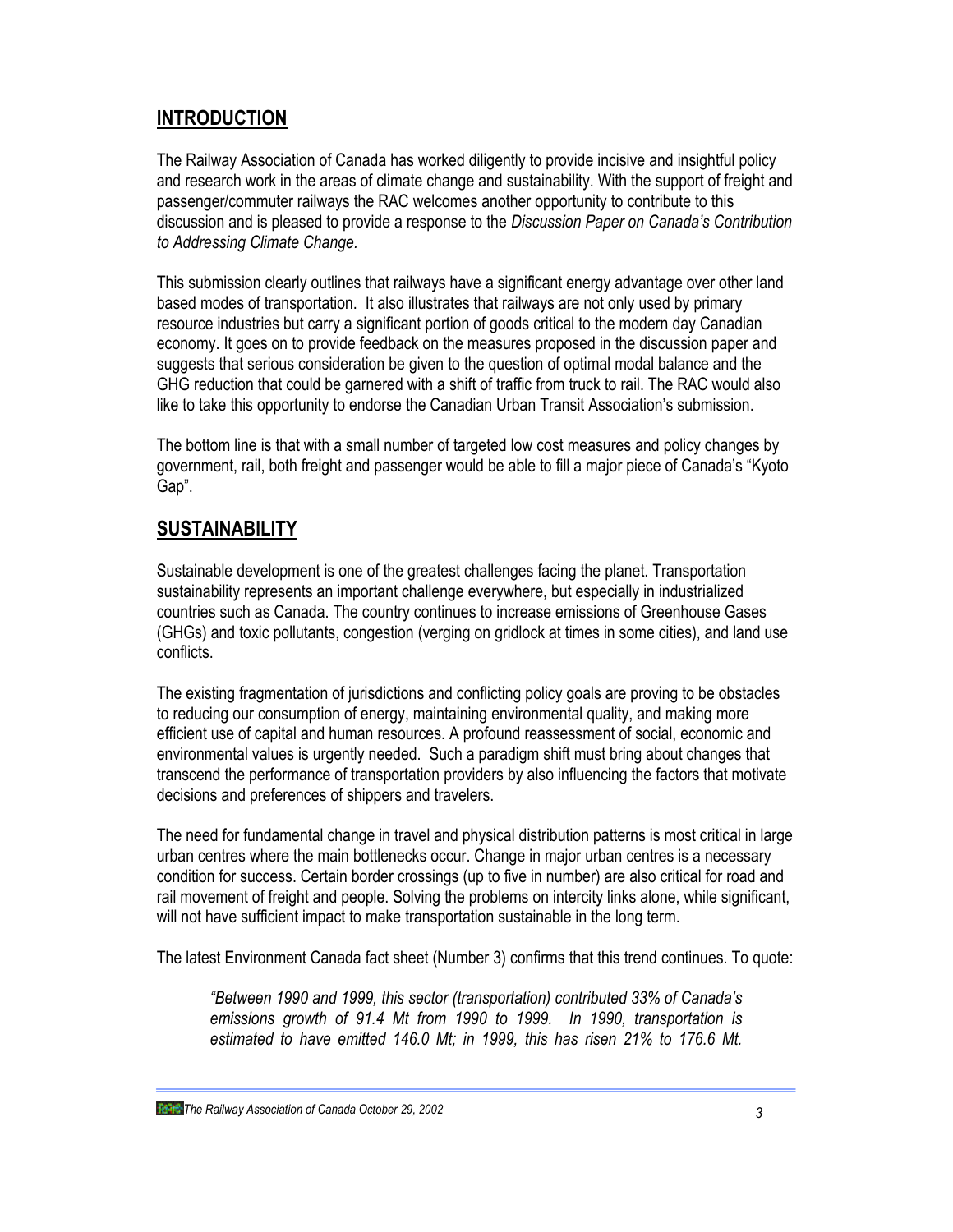*Almost all of the growth in emissions since 1990 can be attributed to 3 subsections. Light-Duty Gasoline Trucks (LDGT), the category including Sport Utility Vehicles (SUVs) and Minivans, contributed 42% or 13.0 Mt of this sector growth, Heavy-Duty Diesel Vehicles (HDDV) contributed 40% or 12.3 Mt and Off-Road Diesel Vehicles were responsible for 15% or 4.4 Mt of overall sectoral growth."<sup>1</sup>*

There are significant differences between emission levels in rural and urban areas, with the situation in certain urban centres approaching crisis levels at peak times during the year. Although, alarmingly, some rural communities north of Toronto have recently begun to experience serious air quality degradation when smog advisories have been issued in the city itself. Passenger and freight transportation also face different issues as do each of the modes considered independently, (i.e. air, road, rail and marine). In addition to some of the health concerns they raise, problems related to environmental emissions are closely linked to problems associated with efficiency, in that major bottleneck congestion is a common theme running through both economic and environmental problems.

### **RAC MOU with Environment Canada**

In 1995, the RAC voluntarily entered into a Memorandum of Understanding (MOU) with Environment Canada (EC) in which the railway industry agreed to cap their emissions of NOx at 115 kilotonnes. This agreement is in effect until 2005. The railway industry has never exceeded the cap even while significantly increasing activity. The MOU also sets out a methodology for calculating the overall level of a range of emissions from data on fuel consumption provided by the railways. Discussions have been held between the RAC and EC on expanding the MOU to cover other types of emissions such as GHGs.

These issues appear to be greatest in and around cities and at certain congested border crossings. The ramifications of these 'choke' points extend well beyond the environment, into the social fabric of the nation and the competitiveness of Canada as a trading nation, particularly because it relies so heavily on its ports and border crossings on a daily basis.

Major Canadian urban centres are confronted with considerable population and land use growth projections. Increases in emissions will continue at a brisk pace despite significant technical advances in virtually all modes of transportation. Population in urban centres and urban traffic will grow at rates far exceeding the potential of traditional efficiency measures to cope with resultant congestion and emission increases.

All of this means that notwithstanding the 1997 targets proposed in the Kyoto Protocol, (which for Canada would mean a reduction in total emissions for all industries to a level approximately 6% below 1990 emission levels), actual emissions will in fact grow and probably exceed the 2010 targets by one third or more. The challenge associated with the Kyoto targets is greatest in and around cities, and it is exacerbated by society's increasing reliance on roads for transportation of all types.

*The Railway Association of Canada October 29, 2002 4*

<sup>-</sup> $1$  Canada's Greenhouse Gas Inventory, Fact Sheet #3, Environment Canada, January 2002.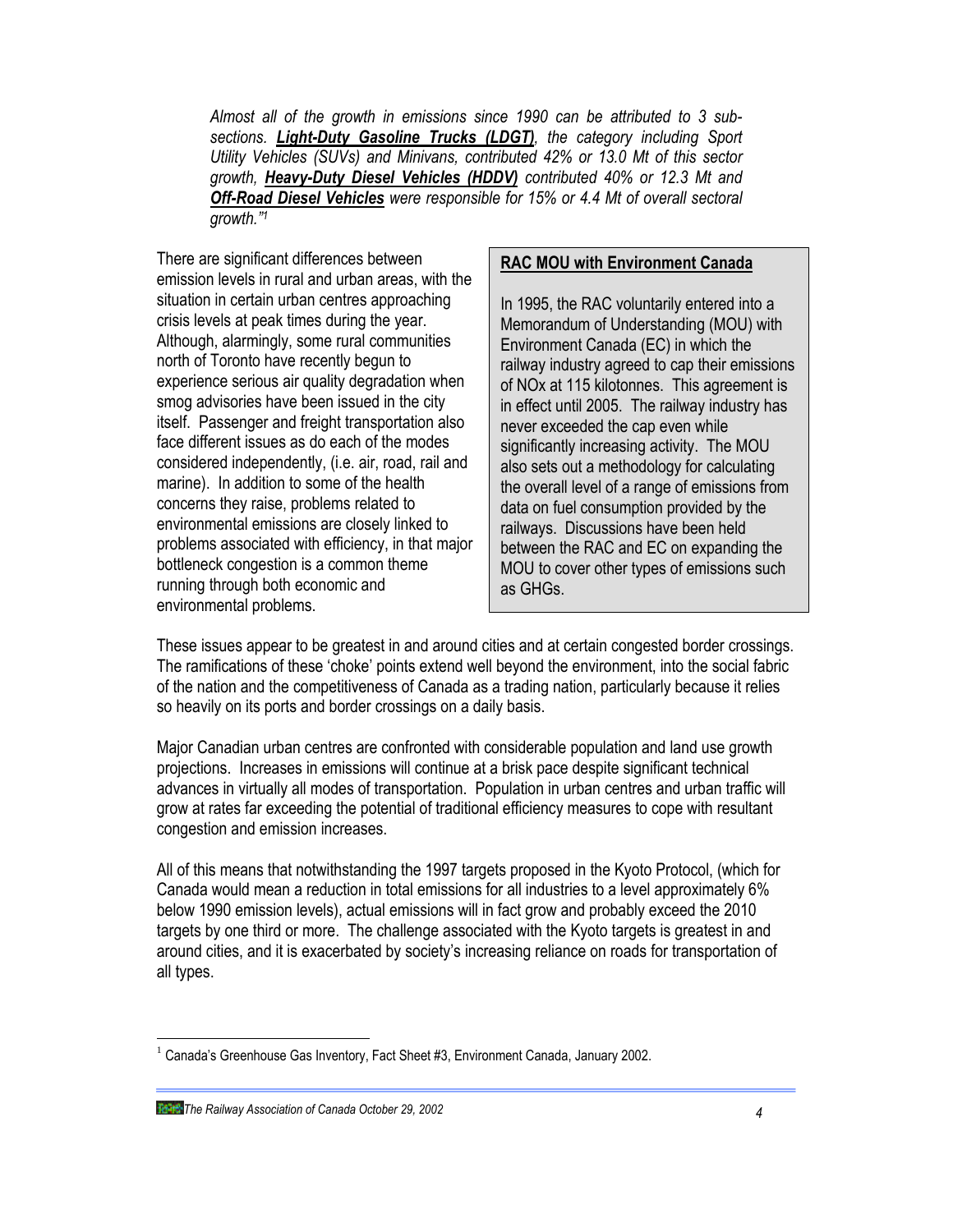# **RAIL'S EMISSION PERFORMANCE**

## *Greenhouse Gases (GHG)*

With respect to GHG, rail's performance is different, positive and sustainable. Canada's railways are Kyoto compliant according to the latest Environment Canada data. From 1990 to 1999, GHG emissions from Canadian railways decreased by 8.5%. This is while managing a growth of 30% in business levels since 1990 (see Table 1). There are few energy-consuming industries that can claim such results, and certainly no others in the transportation sector.



**Note: Based on railway fuel consumption; somewhat different from Environment Canada's estimate, trends are very similar also contains 2000 results.**

To illustrate the striking difference, heavy duty diesel trucks are responsible for 40% (total emissions up 50%) of the growth of GHG emissions in the transportation sector from 1990 to 1999, while rail's decrease in emissions reduced overall GHG growth in the transportation sector by 2%. It is worthwhile to note that railways carry approximately 60% by volume of rail/truck activity in Canada while trucking accounts for 40%. In 1999 the rail sector produced 6.5 megatonnes (Mt) of GHG emissions, while heavy-duty diesel trucks alone produced 36.9 Mt of emissions…a ratio 5.7 times higher than rail.

### **Table 1 – Transportation Sector GHG Emissions**

| <b>Mode</b>                        | <b>GHG</b><br><b>Emissions (Mt)</b> |       | Change |          | <b>Contribution</b><br>to 1999 Total | <b>Contribution to</b><br>1990-1999 Growth |  |
|------------------------------------|-------------------------------------|-------|--------|----------|--------------------------------------|--------------------------------------------|--|
|                                    | 19 <sub>0</sub>                     | 19 19 | h t    | °        | $\%$                                 | $\%$                                       |  |
| <b>Heavy Duty</b><br><b>Trucks</b> | 24.6                                | 36.9  | 12.3   | 50.2     | 21                                   | 40                                         |  |
|                                    |                                     |       |        |          |                                      |                                            |  |
| Rail                               | 7.1                                 | 6.5   | $-0.6$ | $-8.5\%$ | 4                                    | $-2$                                       |  |
|                                    |                                     |       |        |          |                                      |                                            |  |
| <b>Vehicles SubTotal</b>           | 146.0                               | 176.6 | 30.6   | 21.0%    | 100%                                 | 100%                                       |  |

Source: Canada's Greenhouse Inventory Fact Sheet #3, Environment Canada, January 2002

The reason for this performance is the intrinsic fuel efficiency advantage of railways. To quote Environment Canada "rail transport boasts the lowest GHG intensity of all freight modes. Total emissions actually declined by 8.5%...further reducing rail's GHG intensity by 23.5%."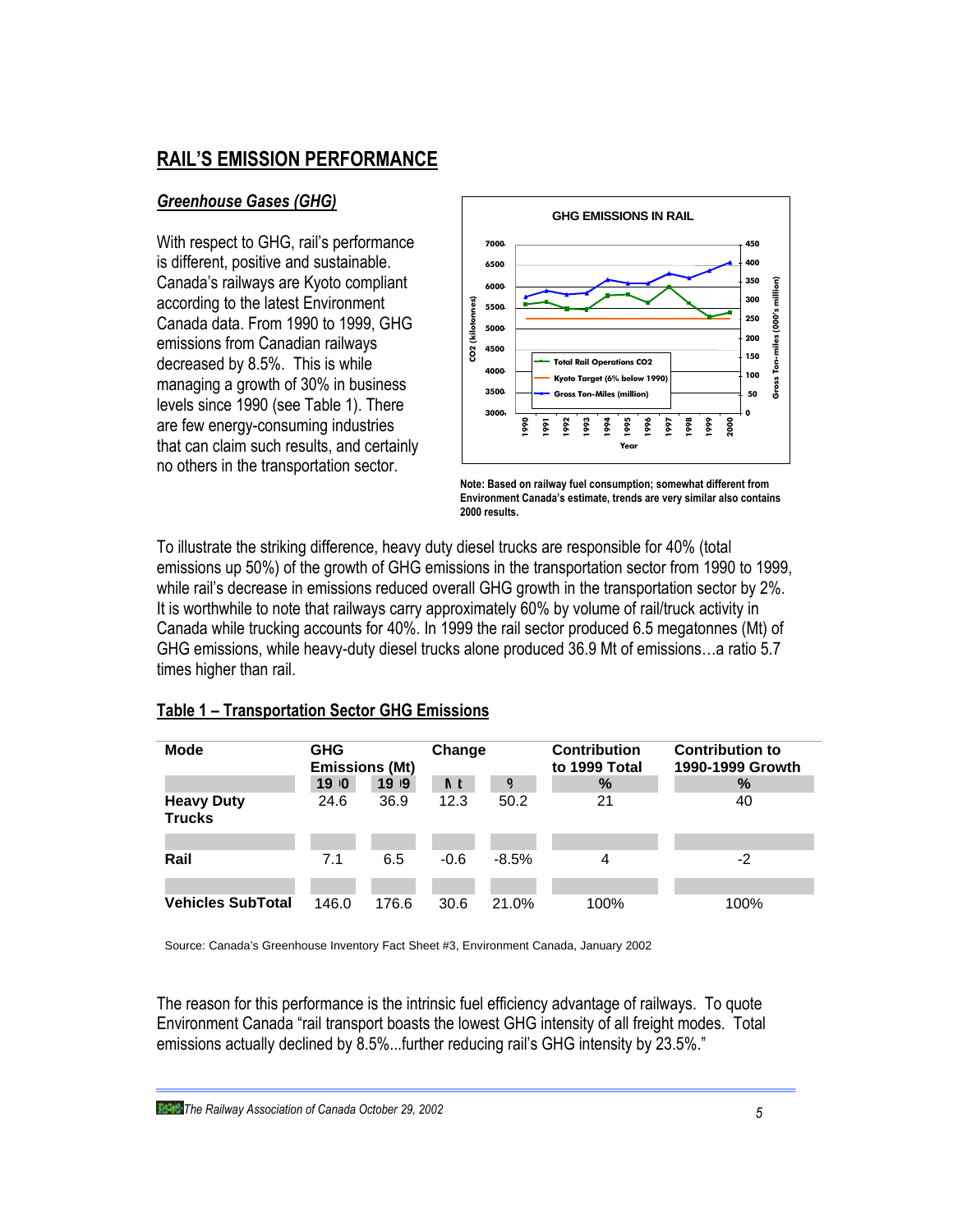The advantage of rail is simple physics. Steel wheels on steel track produces significantly lower friction than rubber tires on pavement. Furthermore, the rail system has very low grades; locomotives and cars can be coupled together to gain maximum rolling efficiency. These advantages combined means that much less horsepower is needed to move goods on rail. For example, less than 100 Hp is required to transport a truckload equivalent of materials on rail. This compares to 400-500 Hp in the average heavy-duty diesel truck.

Since 1990, railways in Canada have been able to steadily reduce emissions by reducing fuel consumption. This has been achieved in a number of ways:

- New highly efficient locomotives: Over the last few years, both CN and CPR have purchased a significant number of new higher horsepower locomotives. These locomotives improve overall fuel efficiency by approximately 18-20% and are Environmental Protection (EPA) compliant. The increased fuel efficiency translates to fewer exhaust emissions and the increased horsepower allows more work to be done with fewer locomotives.
- Increased system efficiency through better operating practices and the use of technology.

Examples:

- The industry hauls more products and generates more revenue but does it with almost 1/3 fewer locomotives and 1/4 less rail cars.
- CN and CPR have entered into an agreement to share track capacity through the Fraser Canyon east of Vancouver. This allows both railways to move all of the heavy westbound traffic on the side of the river with the lowest uphill grade. They run empty cars plus the light container trains in the opposite direction on the other side of the canyon. This operating change alone has allowed westbound trains to use one less locomotive – considerably reducing fuel consumption and GHG emissions.
- The use of longer trains, up to 12,000 feet, has allowed for a better match between required locomotive horsepower to weight and speed per movement. As a result, overall locomotive efficiency, as measured by gross tonne miles per horsepower, increased by 11 percent in 2000 and another 3 percent last year.

### *Other Emissions*

Although GHG emissions represent a pressing global concern, the state of air quality, especially in Canada's dense urban areas, cannot be ignored. Last year, Toronto had 23 smog alert days, almost double its previous record of 11 for 1998. Air quality in urban areas is a function of emissions of oxides of nitrogen, particulate matter, volatile organic compounds and carbon monoxides. In terms of these types of emissions rail also compares very favourably. Although there are some nuances, the amount of these types of emissions like GHGs is generally directly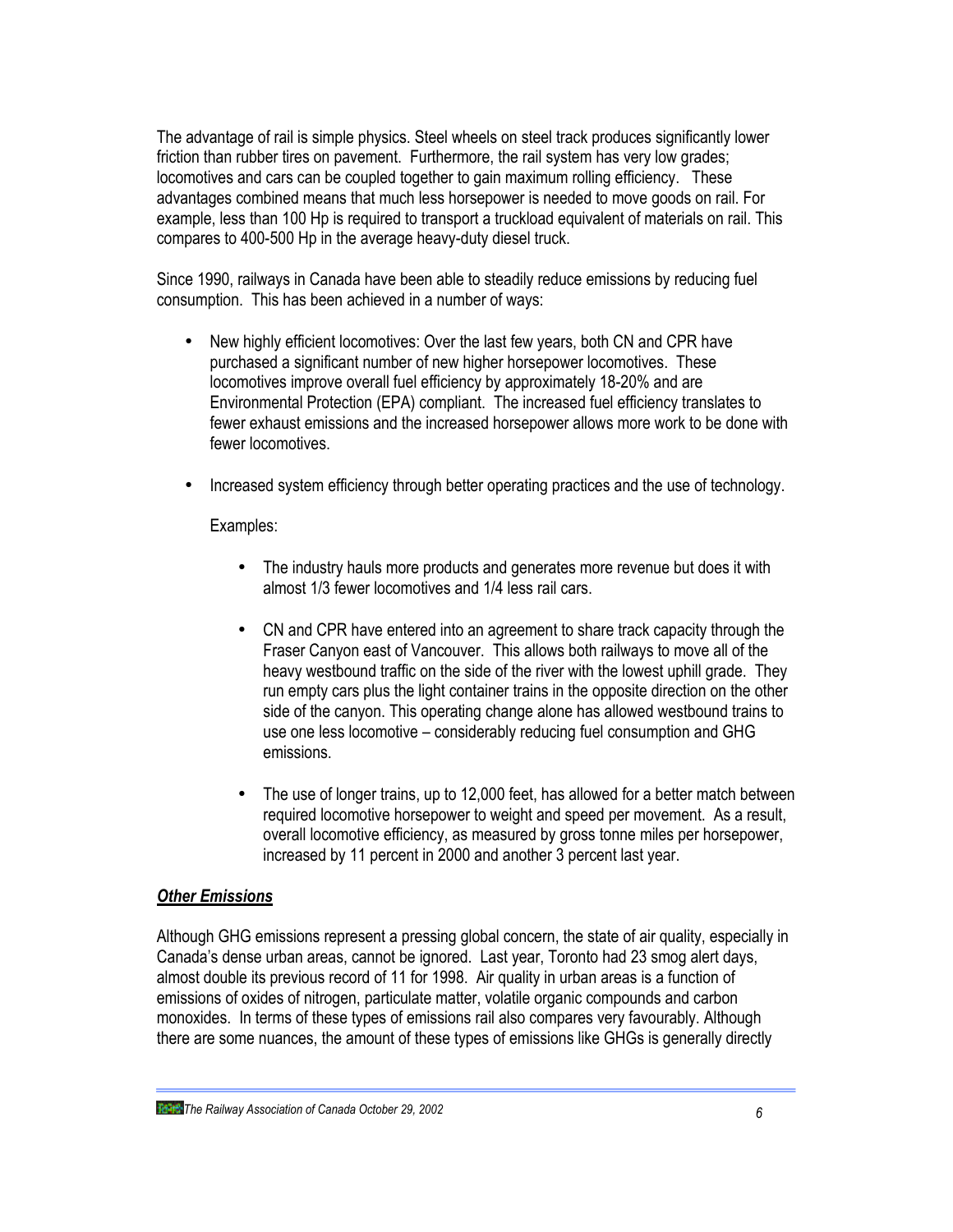proportional to fuel consumed. Given rail's intrinsic fuel efficiency, all types of non-GHG emissions are lower per unit of output than other land based surface transportation modes. Table 2 outlines the latest Environment Canada data for other types of emissions.

|                                                  | $PM^2$ | VOC <sup>3</sup> | CO <sup>4</sup> | NOX <sup>5</sup> | $SOx^6$ |
|--------------------------------------------------|--------|------------------|-----------------|------------------|---------|
|                                                  |        |                  |                 |                  |         |
| Heavy duty trucks emissions (intercity)          | 11.108 | 18.288           | 130.268         | 274.923          | 4,760   |
| Truck tonne-kms (billions)                       | 203    | 203              | 203             | 203              | 203     |
| Heavy duty trucks activity tonne-kms (billions)  | 174    | 174              | 174             | 174              | 174     |
| grams per truck tonne-km                         | 0.098  | 0.161            | 1.148           | 2.422            | 0.042   |
| Grams per inter-city truck tonne-km              | 0.064  | 0.105            | 0.747           | 1.577            | 0.027   |
| Rail emissions tonnes                            | 2.600  | 5,510            | 20.880          | 109.290          | 5040    |
| Rail freight emissions (96.9%)                   | 2.519  | 5,339            | 20.233          | 105.902          | 4,884   |
| Rail tonne-kms (billions)                        | 322    | 322              | 322             | 322              | 322     |
| Grams per rail tonne-km                          | 0.008  | 0.017            | 0.063           | 0.329            | 0.015   |
| Ratio Inter-city truck/rail (grams per tonne-km) | 8 to 1 | 6 to 1           | 12 to 1         | 5 to 1           | 2 to 1  |

### **Table 2 - Others Emissions: Heavy Duty Truck and Railways 2000**

Source: Environment Canada, Railway Association of Canada.

In all cases rail outperforms trucks in grams per tonne-km of emissions, the best measure of emissions per unit of work. In the case of emissions that are linked to smog production, particularly nitrogen oxide(s) (Nox), the story is very much the same. The findings are contained in RAC's latest filing under the terms of the Memorandum of Understanding between Environment Canada and the RAC, signed in 1995 and covering the period 1990-2005.

The policy goal for Canada should be a framework which minimizes emissions per unit of work. In the transportation sector, this measure of unit of work is tonne-kms which incorporates both the weight of goods carried and the distance. This is the only relevant and real benchmark of emissions performance.

The data collected by the railway industry under the monitoring program include annual traffic volumes on gross ton-miles and net ton-miles, the annual diesel fuel consumption for mainline and branchline service and for yard switching and passenger service. As well, the data includes the annual emissions of oxides of nitrogen (capped at 115 kilotonnes) and carbon dioxide, of hydrocarbons, oxides of sulphur, particulate matter, and carbon monoxide, for information purposes.

The railways calculated and reported voluntarily on their fuel consumption and emissions in three designated Tropospheric Ozone Management Areas for 2000: the Lower Fraser Valley in British Columbia, the Windsor-Quebec City Corridor, and the Saint John area in New Brunswick. They

-

<sup>2</sup> Particulate matter

<sup>3</sup> Volatile organic compounds

<sup>4</sup> Carbon monoxide

<sup>5</sup> Oxides of nitrogen

<sup>6</sup> Oxides of sulphur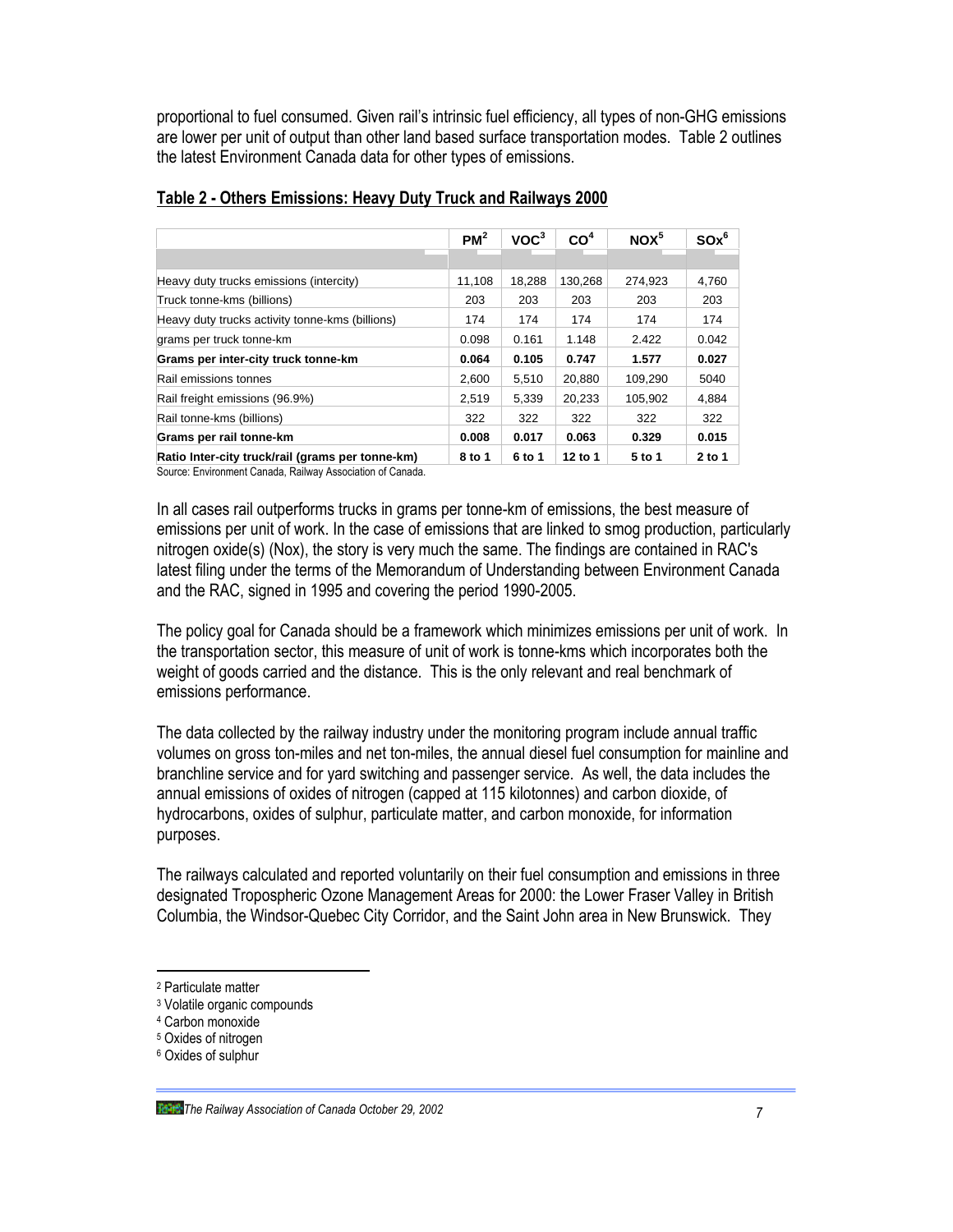also segregated their data for winter and summer operations and tracked measures being undertaken to reduce fuel consumption and consequent emissions.

The U.S. EPA has set standards for emissions of air pollutants such as hydrocarbons, nitrogen oxides and particulates from new and rebuilt locomotives.

Transport Canada has no such regulations. Instead, the Railway Association of Canada has entered into a voluntary emissions cap under a Memorandum of Understanding with Environment Canada (referred to above).

In practice, Canadian railways are buying locomotives that comply with US EPA emission standards Tier 0 (2000) and plan to buy those that comply with Tier 1 (2002) and Tier 2 (2004). The RAC is of the view that the Canadian market is too small to have different specifications. Rebuilds in Canada that do not meet EPA rebuild standards are allowed to operate in sporadic transborder service, but cannot operate in domestic U.S. service. As presented in the previous data, the overall quantity of emissions is small.

# **RAIL'S ROLE IN THE ECONOMY**

As an essential part of Canada's transportation system, the railway companies contribute directly to national competitiveness and prosperity.

Canada's railways play a major role in the nation's economy:

- Contributing \$10 billion annually to the Canadian economy
- Employing 41,000 people with average annual earnings of \$59,000
- Operating one of the largest railway systems in the world
- Minimizing the economic shock of rising transport fuel prices on the economy (five times more fuel-efficient than inter-city trucks)
- Minimizing the environmental impacts of transportation
- Contributing over \$640 million in taxes annually

Canada's railways are a major link to external markets:

- Exports account for 40 percent of Canadian GDP and 40 percent of its exports move by rail. Two-thirds of Canada's rail traffic is the result of external trade
- For many products, transportation is a significant portion of total costs. Thus, for Canadian exports to be competitive in world markets, delivery costs must be the lowest possible
- Rail routes strategically located to take advantage of the growing NAFTA economy
- Partnerships with Canadian ports to maximize use of Canadian routes

Canadian industry depends on rail to get their products to market:

|           | $\bullet$ Coal       | 99% |
|-----------|----------------------|-----|
|           | $\bullet$ Grain      | 90% |
| $\bullet$ | Auto industry output | 90% |
| $\bullet$ | Aluminium inputs     | 75% |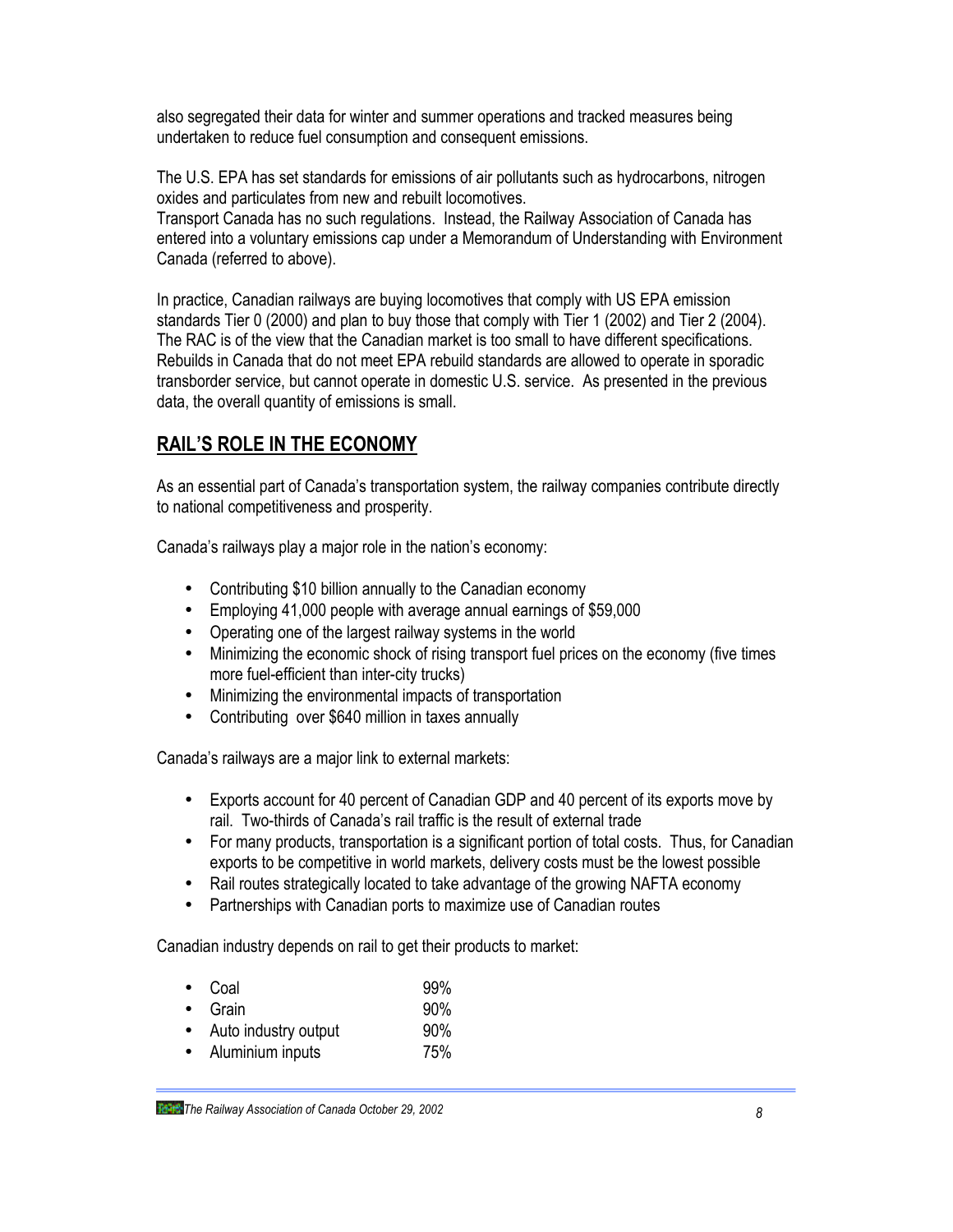- Chemical industry output 70%
- Potash, chemical fertilizer 65%
- Pulp and paper 50%
- Steel 40%

Rail plays an important role in the Canadian transportation market:

- \$322 billion revenue tonne-kilometres, up from \$246 billion in 1991
- Almost 4 million carloads, equivalent to 12 million truck loads
- 1.5 million containers/trailers
- 4.2 million inter-city passengers
- 47 million rail commuters in Montreal, Toronto and Vancouver

# **DISPELLING MYTHS**

*Myth #1. Trucks are reducing emissions and becoming more efficient much more rapidly than railways*

Between 1990 and 1999, truck energy intensity (energy per tonne-kilometre) declined 22.6 per cent, and most of this gain was in large trucks rather than small and medium trucks. Rail's energy intensity declined 26.3 per



cent. In absolute terms, truck energy intensity declined by 994 kilojoules per tonne-kilometre compared to a decline of 89 for rail. Again, this is because the base amount for truck in 1990 was 13 times bigger (4406 kilojoules per tonne-kilometre compared to 338 for rail) and thus truck had more to shed. Recall that rail is extremely efficient at hauling over 60% by volume of total truck/rail freight in Canada while using a significantly lower number of power units than trucking.

### *Reality: In 1999, trucks had 13 times the energy intensity of rail, from 1990 to 1999*

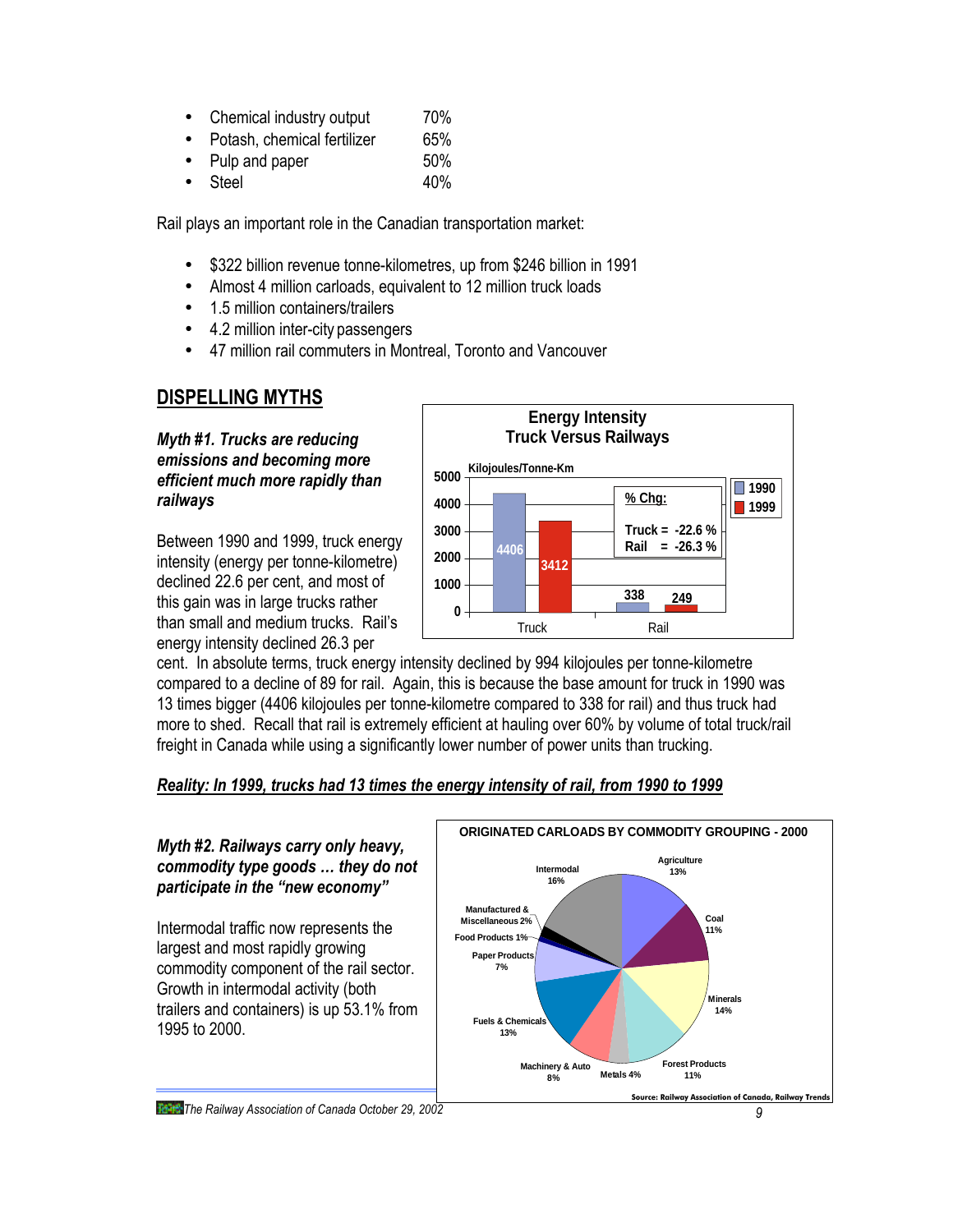There are essentially two intermodal product segments:

*Domestic:* consumer products and manufactured goods, operating through both retail and wholesale channels within Canada and U.S.

*International:* handling import and export traffic through the ports of Vancouver, Montreal, Halifax, Mobile and New Orleans.

As a result of the growth in intermodal traffic over the last few years, containers and trailers now represent the largest single commodity grouping for the industry. If all the non-primary commodity groups are added together, the results show that half of rail's business is of significant value per unit and not, as the stereotype suggests, heavy, commodity type goods.



#### *Innovative Intermodal Initiatives*

CN's new **RoadRailer®** Service is a perfect example of how we use innovative technology to meet 21st century shipping challenges. This unique service provides CN customers with the best of both worlds; the flexibility of trucking and the efficiency of rail......Since RoadRailer® trailers can travel on both rail and road, they can offer a seamless, door-to-door service at very competitive prices. RoadRailer® is another example of continuing commitments to easing the congestion on the highways and protecting our environment'

CPR's **Expressway** is a revolutionary shortto medium-haul transportation service that combines the best of truck and rail to help reduce costs and better serve customers' needs.

Developed with input from trucking companies, and CPR's \$52 million investment, Expressway allows shippers to move their standard, non-reinforced trailers in high-volume corridors. Expressway services are strategically located - with hubs in Toronto, Montreal and Detroit providing round-the-clock services and an easy-to-use reservation system.

Both of the Class 1 freight railways along with their short line

partners have been and continue to be very innovative in offering new products, services and guarantees on scheduled delivery. This has allowed them to attract significant amounts of new business involving high value goods.

### *Reality: Intermodal traffic (high value products) represents the fastest growing and largest single commodity group for railways in Canada.*

### *Myth #3. Railways are only effective for long haul traffic*

It is interesting to note that while rail has targeted specific services (CPR Expressway, CN Roadrailer) for shorter haul intercity movements, trucking continues to haul over longer distances; a trend that has emerged as a consequence of the rapid growth in cross-border traffic. In the case of for-hire Canadian trucking carriers the average domestic shipment distance is 674 kms, the average transborder shipment distance is 1110 kms for a total average shipment of 771 kms. The average length of haul for Canadian railways in domestic and cross-border traffic is 1,267 kms, very close to transborder shipment distance for cross border truck traffic.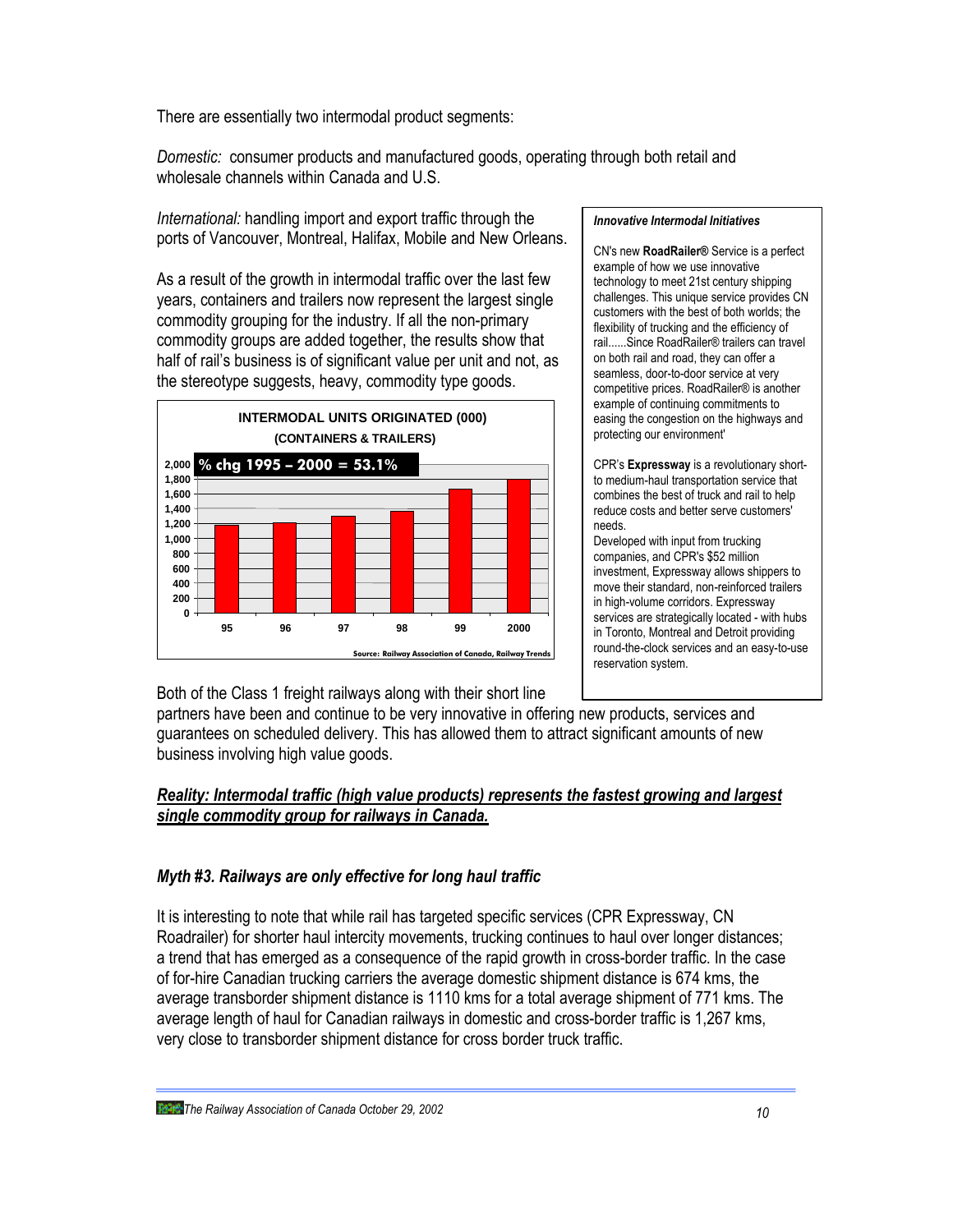A great deal of rail activity does occur in the 500 to 700 km move range, especially in dense urban and NAFTA corridors.

Short line and regional railways generally feed traffic to and from the long haul carriers. They have an average length of haul of 301 kms and compete directly with the trucking sector for their market share.

### *Reality: Railways have introduced services which target short haul movements, furthermore the average shipment distance for trucks is comparable to rail especially for cross-border traffic.*

### *Myth #4. Railways cannot operate in a just-in-time economy*

The way railways operate in Canada has changed dramatically over the last few years. One of the most significant is the introduction of a fully scheduled freight railway. Although to people with a non-railway background, this does not seem like a significant change in approach; it clearly is. In the past, freight railways did not follow precise schedules. The conventional wisdom was when you finished assembling a big train, it would then depart. This was, in part, a function of a regulated industry, with decisions being made only on the basis of reducing costs. Service was less of a consideration. Today, this philosophy has changed significantly and railway customers have noticed radically improved reliability in terms of delivery and on-time performance. Customer satisfaction has become the watchword for freight as well. Significant investments have been made in new logistics data systems to put the tools in place to make over 90% on-time service a reality.

Furthermore rail traffic, compared to other modes, was not severely affected by the events of September 11<sup>th</sup>, largely because of previous investments and best practices in security. These include:

- Dedicated, private and controlled corridors
- Large railways have their own police forces
- Railway security measures in place since 1997 Memorandum Of Understanding (MOU) between RAC and Government of Canada

Rail has maintained its reliability in freight delivery in the wake of these events. It is also fast becoming a popular alternative to air travel, where passenger service is concerned in the short to medium haul intercity market, rail's downtown to downtown passenger services have been picking up market share, for example, in the Quebec City-Windsor corridor.

*Reality: Railways have undergone tremendous change over the last few years, they operate a scheduled service & customer service has become a key consideration.*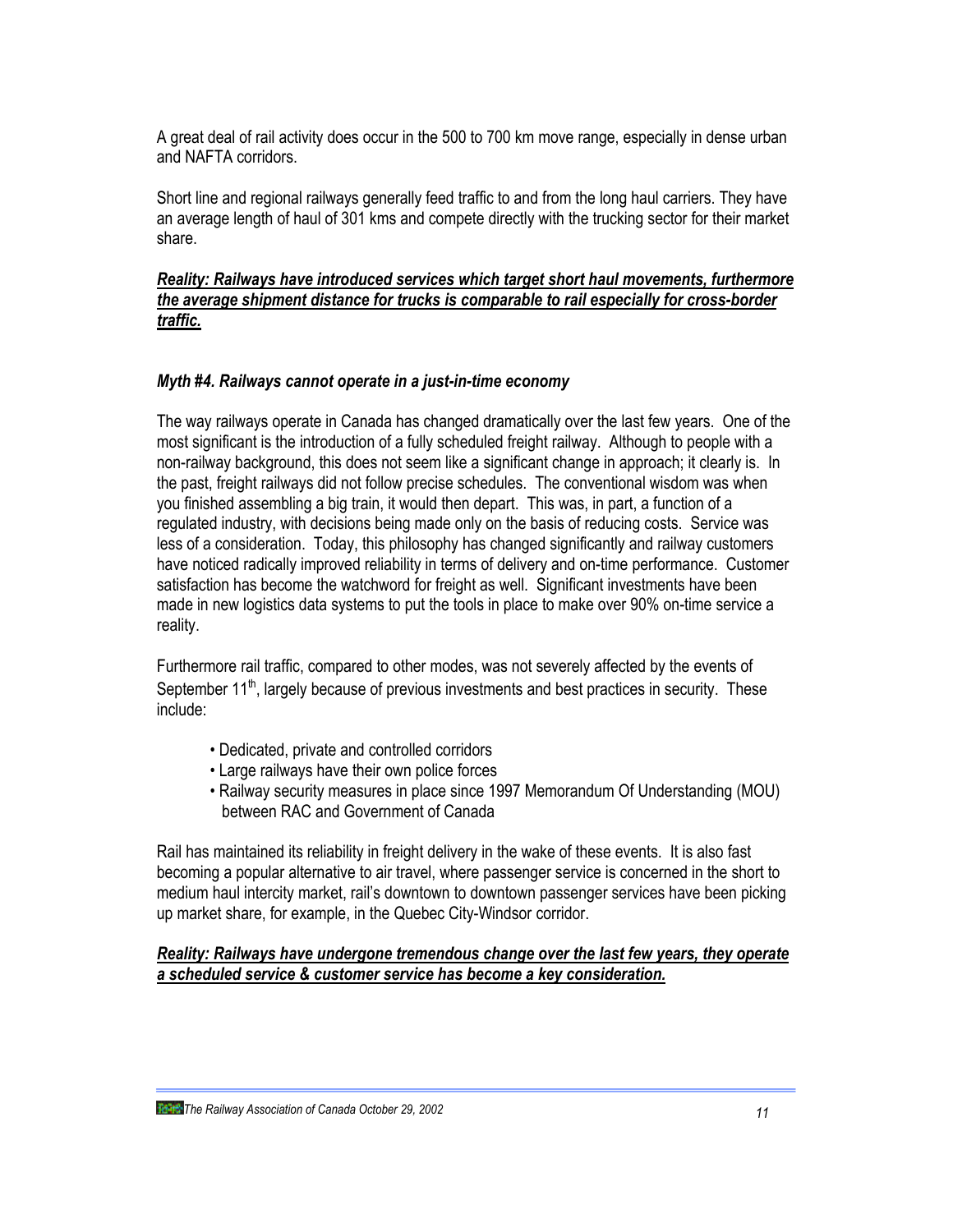# **THE POLICY OPTIONS**

Of the four options proposed in the Climate Change Discussion Paper, Option 2: All Targeted Measures is the approach preferred by the RAC.

Why?

- It will provide tangible measurable outcomes;
- It will target areas where the benefits are the greatest for the least cost; and
- Allows for the greatest flexibility to deal with competitiveness issues

Option 1, although appealing in theory, has many issues associated with its practicality in operation. RAC supports the move towards reducing the externalities related to emissions and recognizes that this would involve an emissions trading scheme. But the RAC cautions changes should be introduced in a methodical, well thought-out manner, especially given the high level of Canada's integration in the global and NAFTA economies. Given the complexity and the myriad of issues associated with a trading scheme, the RAC fears this would not provide the early results necessary to make rapid progress towards sustainability and reducing emissions. Nevertheless, government should continue examining options and moving forward in this area. The major concern is that a solitary focus on an emissions trading scheme would not allow Canada to take advantage of the significant opportunities presented in various targeted measures.

Options 3 & 4 have merit, but suffer the same weaknesses of Option 1, namely difficulty in implementation and significant complexity. Their ability to provide tangible results is reduced by the fact that it assumes an international permit trading scheme is in place. Like Option 1, efforts should be undertaken to put in place international trading schemes, but these should not take away from or preclude progress and a dedicated effort to target measures that will have a more immediate effect.

# *The Measures*

The RAC supports the examples of specific measures cited by the Federal Government which would have a positive impact on reducing GHG emissions in the transportation sector, namely:

- 1- Increasing parking fees in major urban centres, introducing tolls on major highways and enforcing current speed limits;
- 2- Investing in public transit infrastructure;
- 3- Encouraging take-up of best practices, alternative fuels, anti-idling technology and replacement of older vehicles in the goods transport industry; and
- 4- Linking rail and road systems. Particularly targeted incentives/measures for truckers and shippers to increase use of intermodal services.

Nevertheless, there is a key measure missing: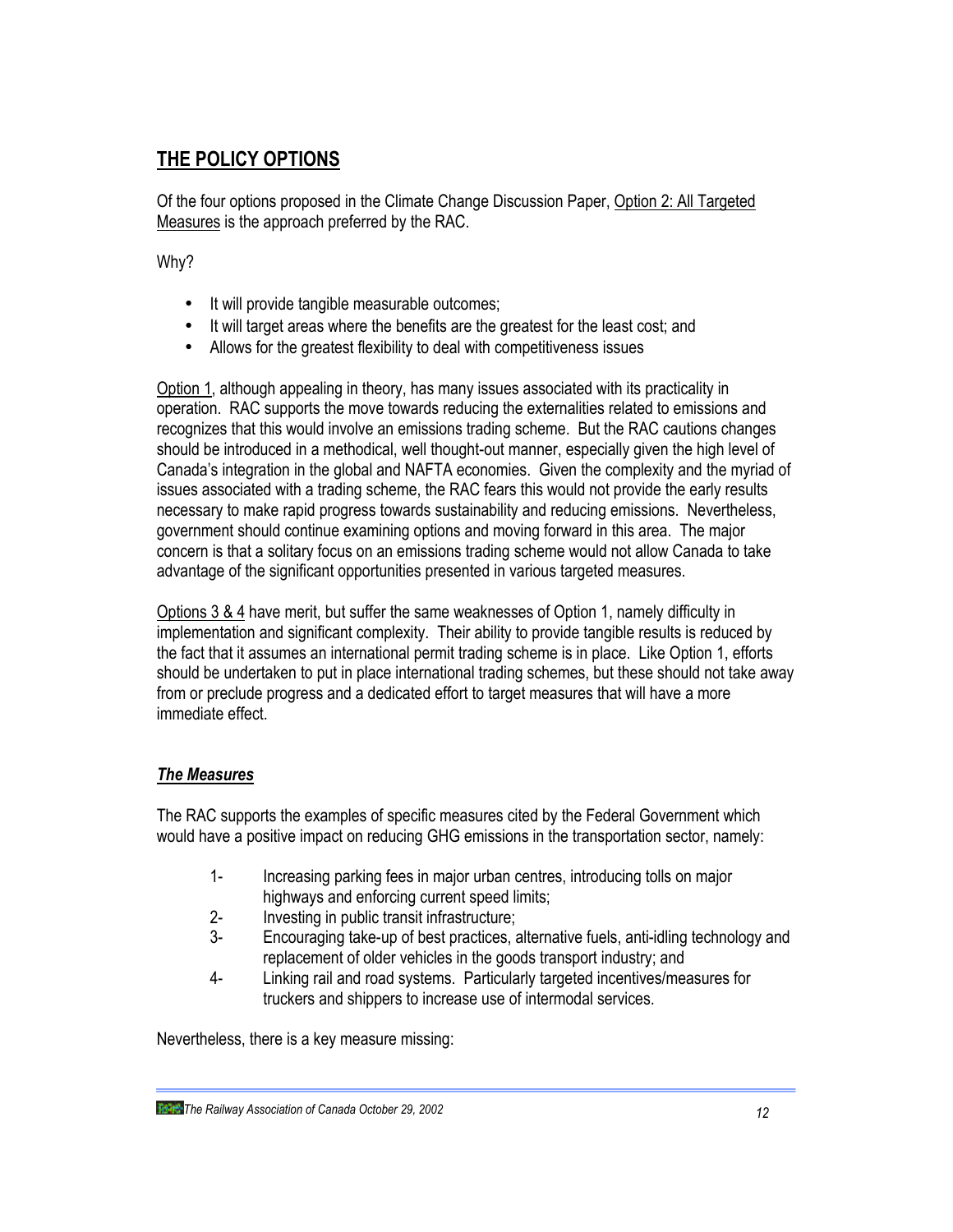### *Optimal Modal Balance*

As demonstrated earlier in this paper, railways have a considerable fuel efficiency advantage over other land based surface transportation modes which are utilized for both the movement of goods and people. Increased use of railways would involve a shift towards a mode which, on a revenue per tonne-mile basis, would cut emissions by as much as one fifth.

To illustrate on a more macro level, here is a quote from a recent RAC letter sent to Minister David Anderson:

*"On the other hand, if in 1990 governments had begun to implement the right policy changes to level the playing field with trucks and had pursued an increased intermodal focus, rail could have grown their share to represent as much as 75% of truck/rail activity (vs. current 62%). In that case, overall emissions from the freight sector in 1999 would have been 1.2% below 1990 levels. The 13% increase in rail's modal share would have changed the situation from a totally unsustainable 30% increase in freight sector emissions to a manageable, a more Kyotoconsistent 1.5% reduction in GHG emissions as indicated above. Thus, given that an average train can take up to 280 trucks or 1000 cars off the public roads, there are a number of opportunities for government to adjust its policies and register immediate GHG reductions."*

If looked at on a Mt basis, a 10-15% market share gain (tonne-kms) would have reversed the 14 Mt increase in the transportation sector that represents 6% of Canada's total GHG target gap (of 238 Mt) or approximately 14% of the target gap "still to fill" (96 Mt) after clean energy export credits, etc.

What needs to happen to effect a more optimum modal balance:

- 1. Taxes: Reduce the tax burden for railways to help put rail on an equal footing with other surface modes of transportation and U.S. railroads. Currently, rail pays direct taxes on fuel, property and capital and has a capital cost allowance (CCA) rate half that of U.S. railroads and Canadian truck carriers. Make monthly transit and rail passes a tax deduction.
- 2. Infrastructure investment: Include strategic rail infrastructure funding (especially for short lines) as part of any publicly funded infrastructure. In many cases, short lines do not have traffic density levels warranting significant capital investments. This problem has been escalated by the North American railway trend to use heavier cars. In all cases, short lines compete against trucking which utilizes publicly-funded infrastructure. There is clearly a role here for private/public partnering. If this does not happen, increased truck traffic will be a result as these short lines lose business and market share.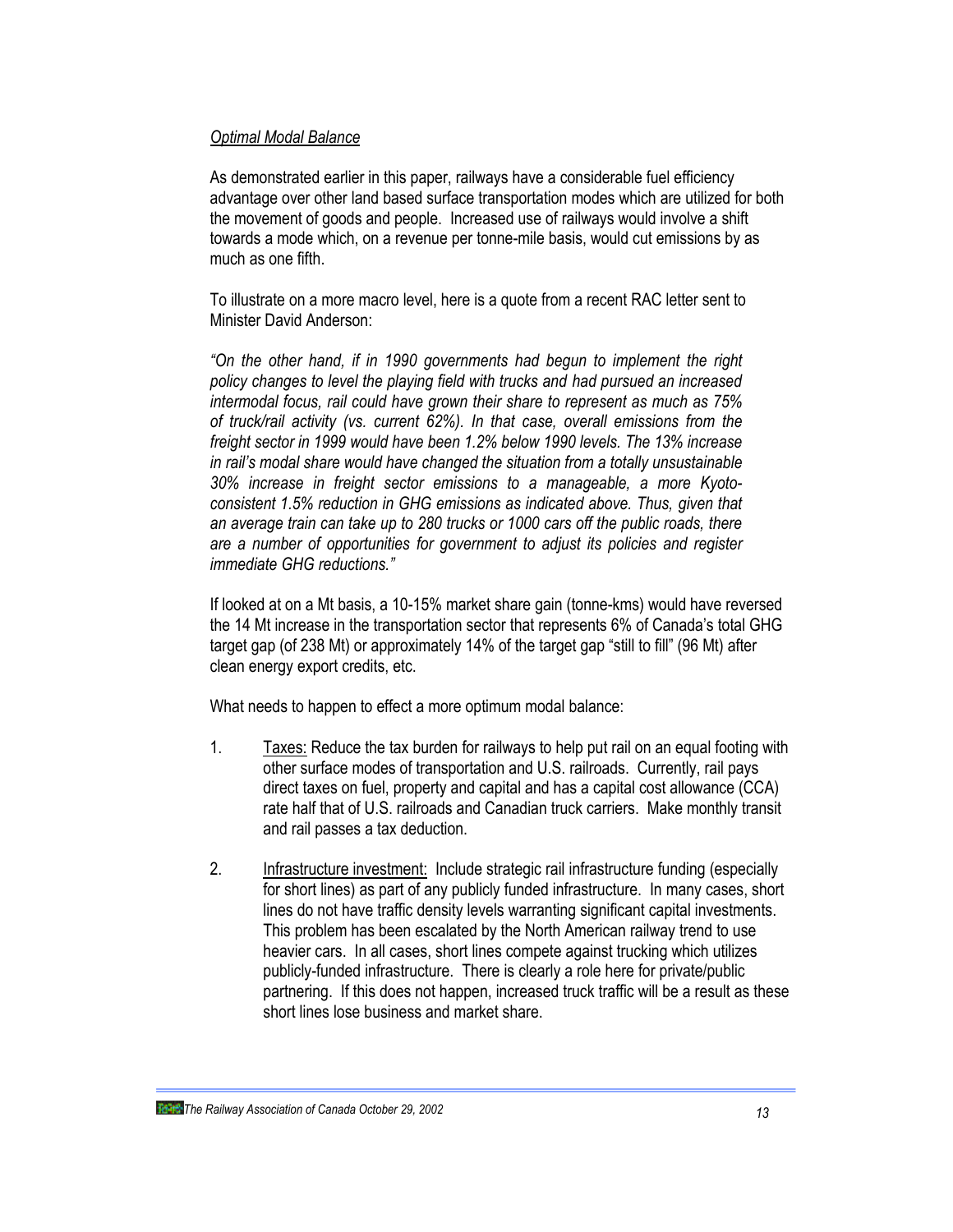- 3. Deregulation: Public policy makers must maintain the perspective in existing and future policies that railways are commercial enterprises with responsibilities to shareholders, employees and the community; policies that alter the equilibrium between responding to these various roles could in fact threaten the sustainability of the industry.
- 4. Promote passenger rail in Canada: The Federal government should play a larger role in funding passenger/commuter rail in Canada. Through direct contributions for operating costs, capital and technological upgrades, and through innovative tax measures.
- 5. Truck size and weights: The Federal/provincial government should reduce existing standards on truck sizes and weights and commence initiatives to standardize truck size and weights across Canada. Although, longer/heavier trucks may represent an opportunity to reduce trucking emissions, the resulting induced shift from rail to truck would increase overall freight sector emissions and destroy the economic viability of the railway industry.
- 6. Truck hours of service: The Federal/provincial government should not increase the hours of service for truck operators in Canada.
- 7. Highway user fees: Government should move towards a system of user fees for commercial highway users in Canada. Currently, large trucks only cover about 50% of the damage they inflict on highways in Canada. Removal of this indirect subsidy would create a more level playing field with railways who privately build, maintain and finance their own networks.
- 8. The growth of short lines: Government should actively promote and support short line railways in recognition of their importance to the viability of regional economies and recognize their primary competition. Trucking is implicitly subsidized because it operates on publicly funded infrastructure.

Note: While some groups have argued that targeted measures would cost billions of dollars and seriously retard Canada's economic growth rate, the foregoing initiatives are primarily policy framework changes, and do not cost billions; nor will they constrain Canada's economic growth.

# **THE BOTTOM LINE**

• In the surface freight sector there was a significant increase in GHG emitted between 1990 and 1999, amounting to 14 megatonnes. This was all attributable to the growth in truck traffic. During that period rail, while its traffic grew 30%, actually reduced its emissions and as an industry is Kyoto compliant. This success has been achieved through a voluntary MOU with Environment Canada. According to a report by Environment Canada earlier this year, "rail transport boasts the lowest GHG inventory of all the freight modes."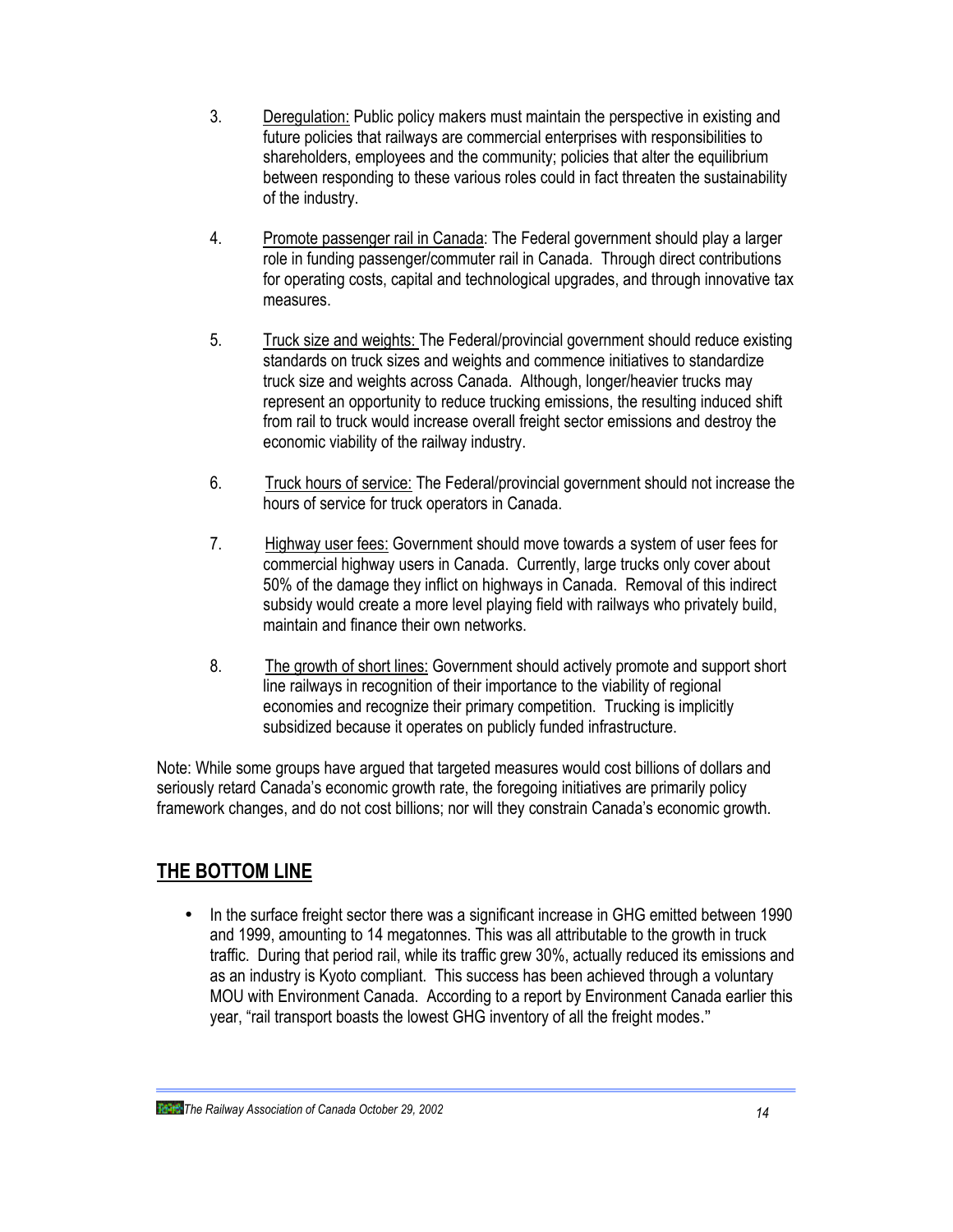• With the measures recommended in the foregoing section, if Canada was able to shift more traffic to intermodal rail (and commuter rail) – recent analysis indicates 10 –15% market share gains are possible – that 14 MT gain in transportation GHG emissions could be reversed. Fourteen (14) MT is not insignificant; it represents 6% of Canada's total GHG target gap (of 238 MT) or approximately 14% of the target gap "still to fill" (96 MT) after clean energy export credits etc.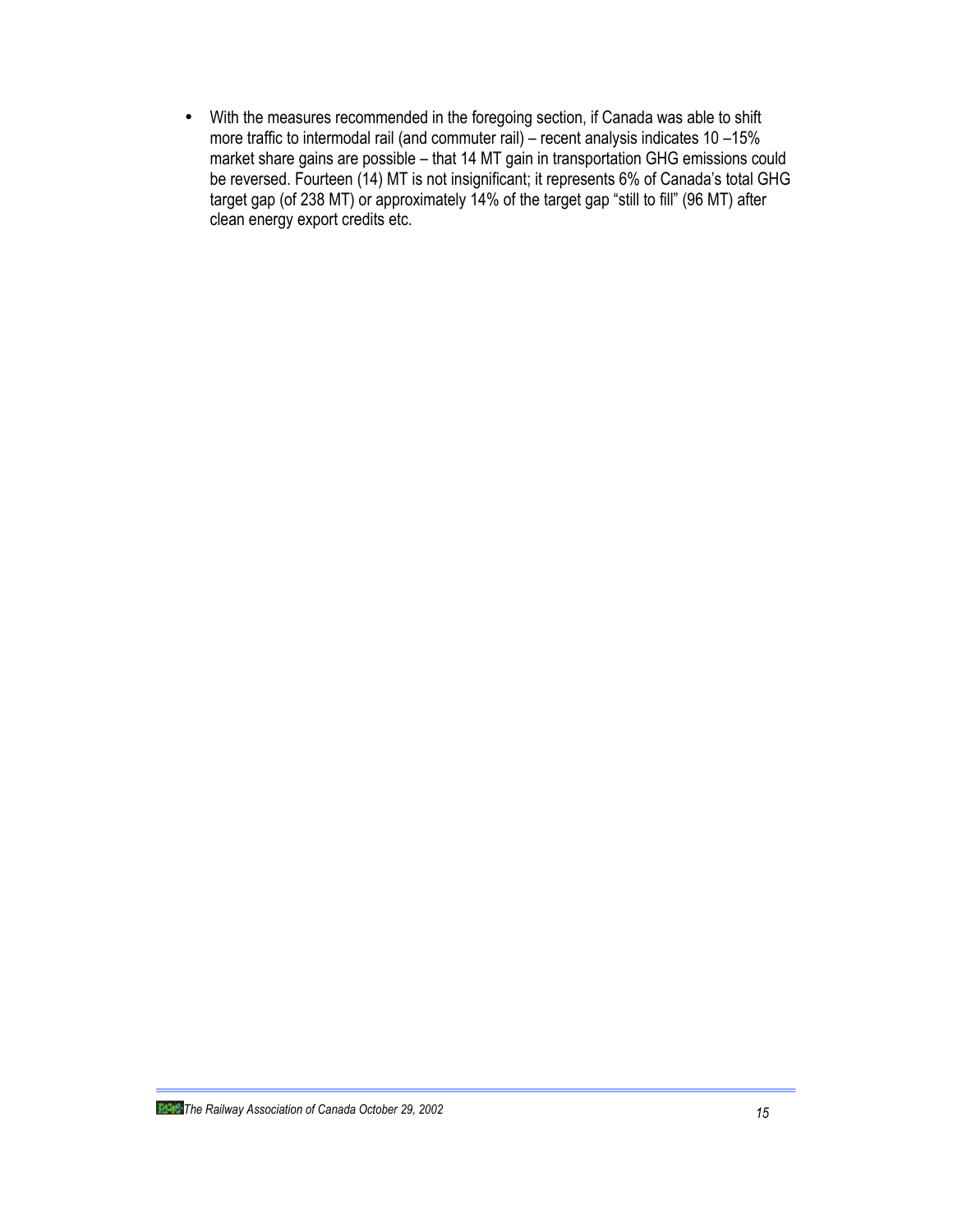# **ANNEX A**

# **TRANSPORTATION DATA GAPS**

Despite broad measures of total freight activity and total passenger activity at the national level for each mode of transportation, there are important gaps in data for transportation policy and planning, especially regarding modal integration. To be able to quantify the impact on emissions from measures mentioned above, a clear understanding is required of "system effects".

Measurement of total freight and passenger activity is a chronic problem, spanning generations of planners and policy makers. Data on road transport, especially for private trucking, and in recent years, for domestic marine freight activity as well, is incomplete and inconsistent across the country. Very little at all is known about urban goods movements. This uncertainty compromises estimates of total road transport of goods, and thus has a significant bearing on estimates of intercity freight movements. There is great need for an established authoritative measurement of the total amount of trucking activity that actually occurs within urban areas, separately recording local distribution and collection from long distance. There does not appear to have been significant desire on the part of public administrators to address this deficiency. A fragmented approach to regulation and operation of the industry and its infrastructure explains in part the lack of progress. With so many autonomous players, agreement on overall national needs has not taken place.

Similar problems of data availability pervade the commuter sector. At the municipal level, trip origin-destination data is sparse. Even in the major cities of Toronto, Montreal and Vancouver where periodic surveys are conducted, the time between such surveys is such that there is little to build upon to identify emerging trends in demand over periods less than five years.

In both passenger and freight modes, gathering data has been seen as too costly and considered not to be worth the effort required to do more. Times are changing, and technology is readily available to overcome many of these difficulties. In fact, many carriers are adopting technological solutions for their own benefit, that could be exploited to improve the coverage and quality of transportation data. The federal government should set goals and assign resources to use new information technology to meet needs for data.

With respect to transportation involving two or more modes, (such as marine-rail-truck, rail-truck, ferries, etc.) the problem is even more difficult. The inability to trace movements through modes has been cited recently, since September 11<sup>th</sup>, 2001, as a significant issue for security concerns at the international level. Loss of continuity in information as traffic moves from one mode to another leaves a gap in accountability for the merchandise or for the containers.

A simple and less sinister example of discontinuity is the example of a shipment of lumber from a mill in British Columbia which leaves by truck to a rail reload centre in the interior of British Columbia, and then carries on by rail to the Port of Vancouver where it may go by rail into the port or be drayed to the port from a rail team track to be put on ship (to name but two of many export options). The weight of this load of lumber would actually appear in transportation statistics, (if in fact the system were accurate enough to capture 100% of the movements) as three shipments, two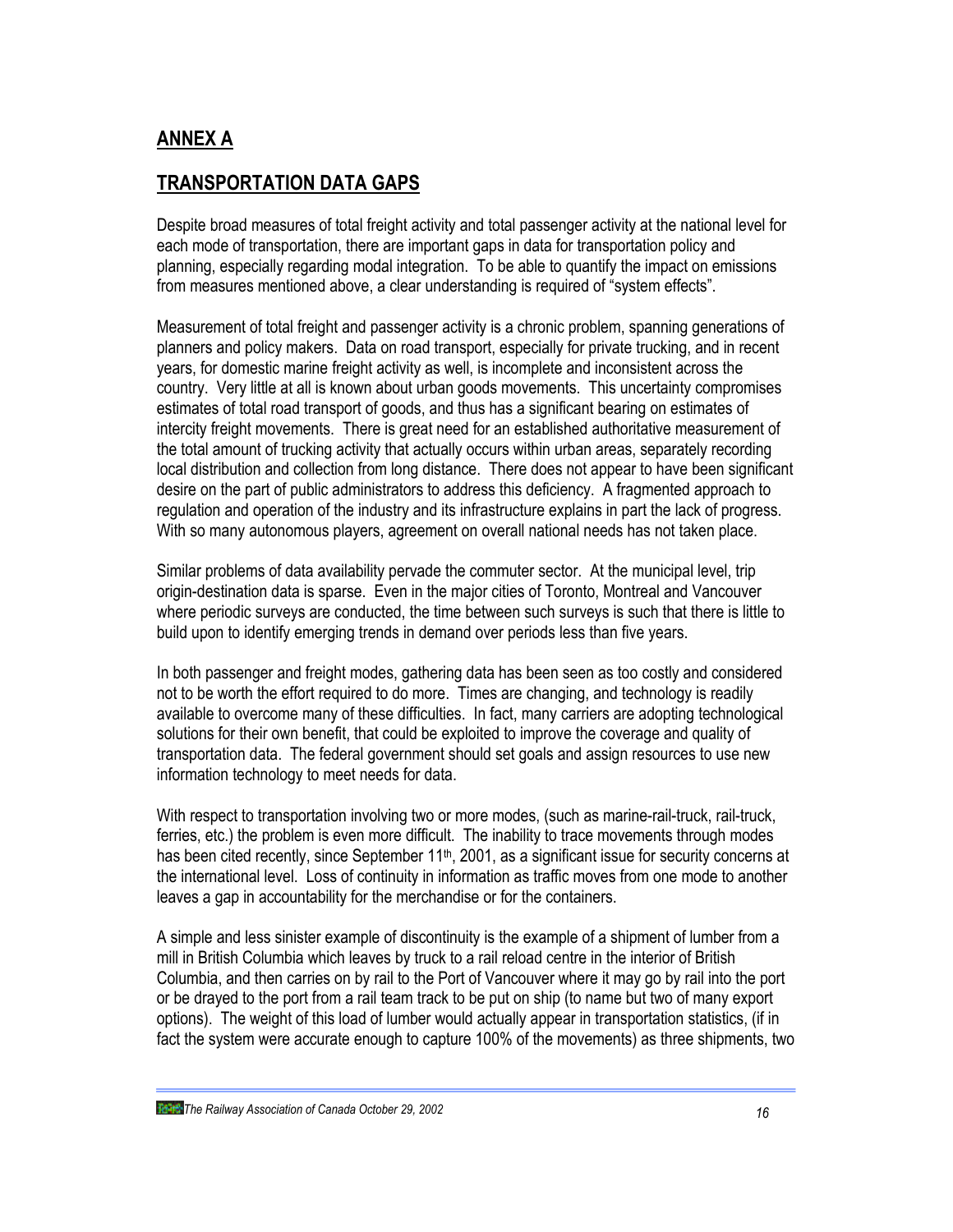by truck, and one by rail and in fact the final export would also appear in marine data. The shipment should be counted once and the activities associated with delivering it to market for the beneficial owner of the goods should be recorded in a straightforward manner.

As mentioned above, the technology is in commercial use today to carry out these activities, and with motivation and appropriate leadership, innovative use of technology that is already in common usage for other purposes could go a long way to improving data on goods movements.

Current methods used to capture transportation statistics through the surveys conducted by Statistics Canada rely on methods that have long become outdated and are too costly to be sustained in the Government budgetary processes. The gathering of information on transportation activity is one area where new thinking should be applied on an urgent basis.

### *Previous estimates of the benefits of a modal shift from truck to railway*

There have been a few attempts to quantify the amount of truck traffic that could potentially be carried by railways. Two of these are notable and discussed below.

A background paper<sup>7</sup> for the Climate Change Transportation Table examined intermodal rail options to truck transport in the corridors Vancouver-Calgary, Montreal-Toronto, Halifax-Toronto, and Toronto-Chicago. Based on the findings of additional cost and GHG emissions reduced, the Transportation Table concluded that freight mode shift was not a likely option. Problems with this study include:

- Did not model the intermodal service to operate in a level financial playing field (e.g. road pricing for trucks)
- Did not do a systems analysis of policy changes to remove barriers to using intermodal, but focused on a few corridors with no change to intermodal policies
- Quantified costs (additional intermodal equipment and service), but not the ancillary benefits (reduce highway congestion, avoid highway expansion, reduce collisions)
- Did not model the intermodal service to use information technology to enforce legal truck speed limits and hours of work regulations (level playing field for safety compliance). This would increase the volume of mode shift, improve the economics of intermodal service, and reduce the cost per tonne of emission saved

In 1998, Transport Canada did a mode shift analysis (contestable truck traffic) in support of deliberations of the Transportation Climate Change Table. Two of the authors (Terry Ganton and Catherine Kim) presented a summary of findings to the 2000 Canadian Transportation Research Forum conference.<sup>8</sup> It concluded that the amount of domestic truck traffic contestable by rail is less than 10 per cent in terms of tonnes. However, 19 per cent of export tonnes and six per cent of import tonnes by truck are contestable by rail. Although this study focused on tones, RAC believes

*The Railway Association of Canada October 29, 2002 17*

-

<sup>7</sup> Delcan et al, *Assessment of Modal Integration and Mode Shift Opportunities*, 1999

<sup>8</sup> Ganton and Kim, "The Potential for Modal Shift: Contestable Truck Traffic", CTRF, 2000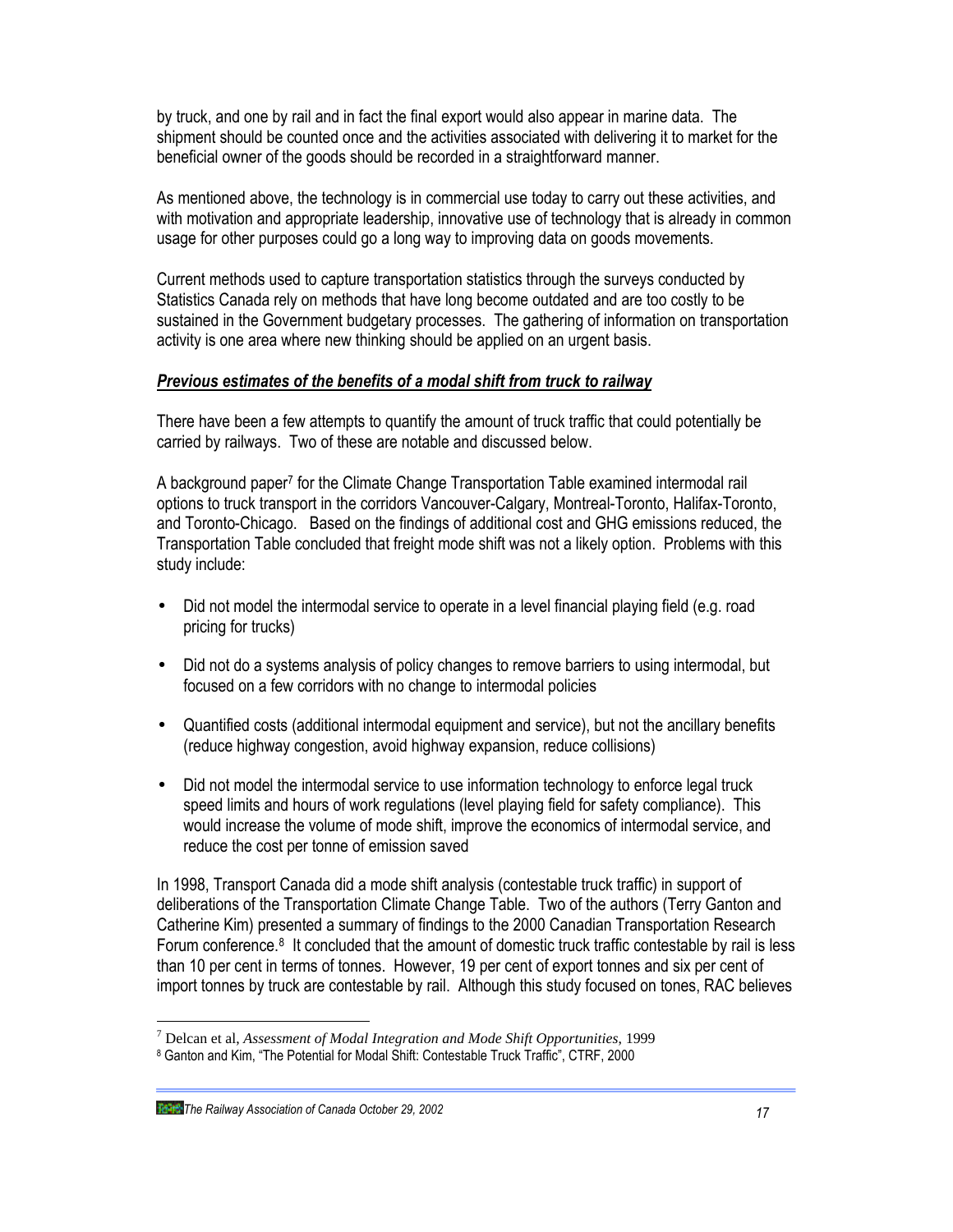that, because contestable traffic tends to be longer distance, the corresponding percentage of tonne-kilometres would be proportionately greater than by tonnes. For example, the percentage of domestic truck traffic contestable by rail is three times greater by tonne-kms, the best measure of activity, than by tonnes. Other weaknesses in the TC analysis:

- The Transport Canada contestable traffic analysis screened out short distance traffic, for example newsprint moving less than 800 kms. This distance screen apparently had the effect of assuming little mode shift potential in the Quebec City- Windsor corridor.
- It assumed that all truck traffic between adjacent States and Provinces was incontestable by rail, for example Ontario to or from Michigan, New York, Pennsylvania, Ohio, Wisconsin and Minnesota. New technologies such as Expressway are reducing the distance threshold. As with the other study, there appears to have been no testing the impact of policies to remove barriers to intermodal or to level the playing field.
- The analysis includes only a subset of the truck traffic, namely, the large intercity carriers as surveyed in Statistics Canada Trucking Origin-Destination Survey. Three types of truck traffic are excluded:
	- o Transported by small truckers, (revenues of less than \$1M per year)
	- o Transported by private trucking carriers, and
	- o Transported by Non-Canadian based truckers.

These missing pieces are significant. Taken together, they account for more than half of the total truck traffic in Canada. The RAC believes there is no reason to exclude this traffic from an analysis of the contestable freight. In fact, it is reasonable to assume that any traffic having the right profile of distance and commodity is a good candidate for modal shift, whether it is currently transported by large, small, private or U.S. trucks.

• Additional criteria were applied in Transport Canada's evaluation that further contributed to restricting the estimate of the contestable traffic. The matched-flow criteria excludes origin-destination (O-D) pairs where truck is the only existing mode today. The Share criteria excludes O-D pairs where truck's share is larger than 90% today. The rationale for these exclusions is that the existing situation probably reflects some structural reason, such as the absence of rail service, which contributes to the prevalence of the truck mode. The RAC argues that it is unreasonable to use the existing situation to infer that it will forever be applicable in the future. Given a different policy context, the traffic could well be induced to shift, through options such as intermodal or transloads. Omitting this traffic once again restricts unnecessarily the assessment of the potential, and results in an under-estimation of the size of the contestable truck traffic opportunity.

As illustrated in the paper, previous work in this area was not comprehensive and serious data gaps exist. For this reason, the RAC has commenced a new study on contestable traffic drawing upon new road side survey data and railway data. Although the new data does not remove the significant analytical challenges discussed above, it will provide new insights. Both Environment Canada and Transport Canada have been invited to participate in this work. The goal of this